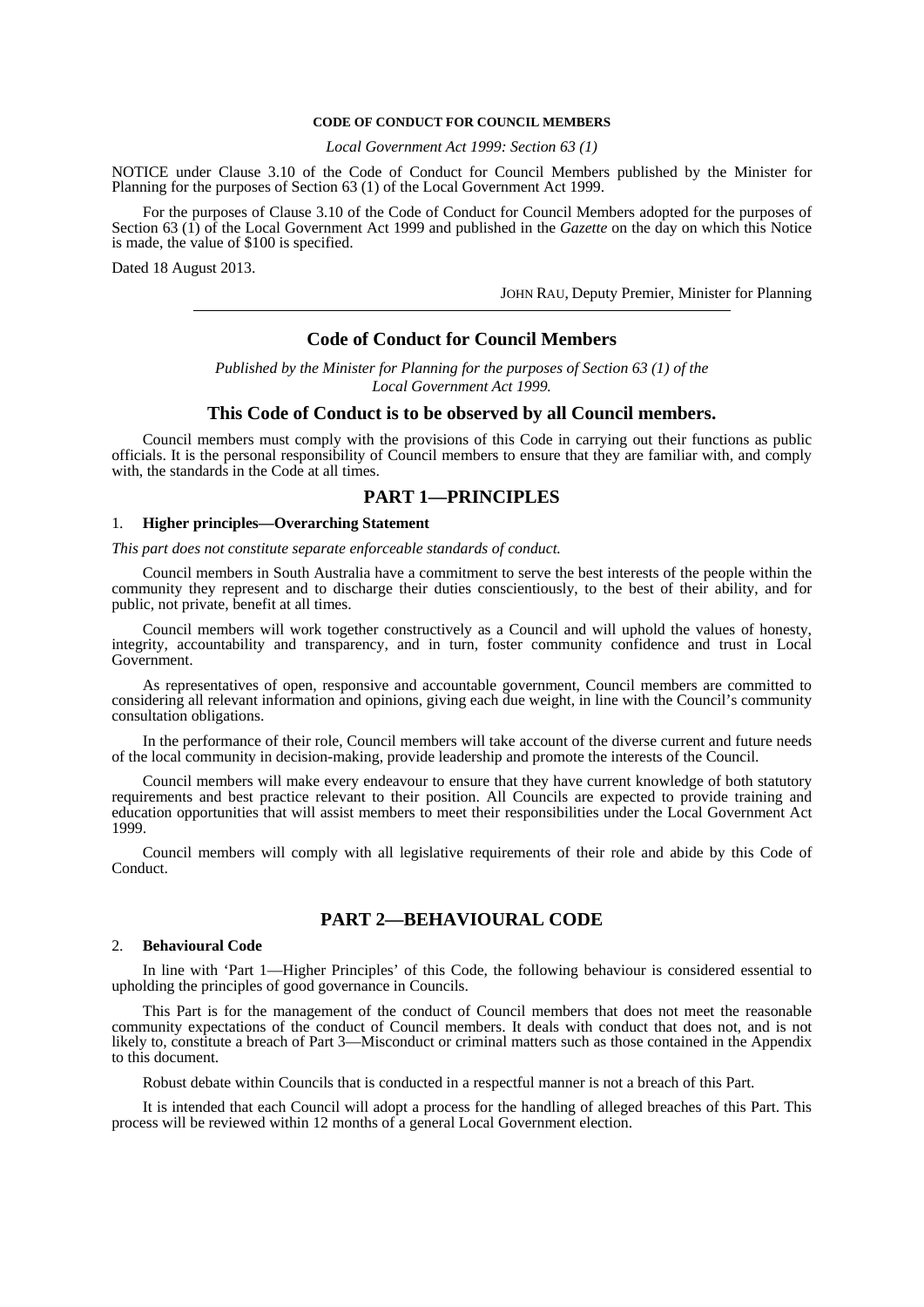Council members must:

### **General behaviour**

- 2.1 Show commitment and discharge duties conscientiously.
- 2.2 Act in a way that generates community trust and confidence in the Council.
- 2.3 Act in a reasonable, just, respectful and non-discriminatory way when dealing with people.
- 2.4 Show respect for others if making comments publicly.
- 2.5 Ensure that personal comments to the media or other public comments, on Council decisions and other matters, clearly indicate that it is a private view, and not that of the Council.

### **Responsibilities as a member of Council**

- 2.6 Comply with all Council policies, codes and resolutions.
- 2.7 Deal with information received in their capacity as Council members in a responsible manner.
- 2.8 Endeavour to provide accurate information to the Council and to the public at all times.

# **Relationship with fellow Council Members**

- 2.9 Endeavour to establish and maintain a respectful relationship with all Council members, regardless of differences of views and opinions.
- 2.10 Not bully or harass other Council members.

# **Relationship with Council staff**

- 2.11 Not bully or harass Council staff.
- 2.12 Direct all requests for information from the Council administration to the Council's Chief Executive Officer or nominated delegate/s.
- 2.13 Direct all requests for work or actions by Council staff to the Council's Chief Executive Officer or nominated delegate/s.
- 2.14 Refrain from directing or influencing Council staff with respect to the way in which these employees perform their duties.

### **Requirement to report breach of Part 3**

- 2.15 A Council member who is of the opinion that a breach of Part 3 of this Code (Misconduct)— has occurred, or is currently occurring, must report the breach to the Principal Member of the Council or Chief Executive Officer, the Ombudsman or the Office for Public Integrity.
- 2.16 A failure to report an alleged or suspected breach of Part 3 of this Code is in itself a breach under this Part (Behavioural Code).

### **Complaints**

- 2.17 Any person may make a complaint about a Council member under the Behavioural Code.
- 2.18 Complaints about behaviour alleged to have breached the Behavioural Code should be brought to the attention of the Principal Member or Chief Executive Officer of the Council, or nominated delegate/s.
- 2.19 A complaint may be investigated and resolved in any manner which that Council deems appropriate in its process for handling alleged breaches of this Part. This can include, but is not limited to: a mediator or conciliator, the Local Government Governance Panel, a regional governance panel or an independent investigator.
- 2.20 A complaint may be considered within this process to be trivial, vexatious or frivolous, and accordingly not investigated.
- 2.21 A failure of a Council member to cooperate with the Council's process for handling alleged breaches of this Part may be referred for investigation under Part 3.
- 2.22 A failure of a Council member to comply with a finding of an investigation under this Part, adopted by the Council, may be referred for investigation under Part 3.
- 2.23 Repeated or sustained breaches of this Part by the same Council member may be referred, by resolution of the Council, to the relevant authority as a breach of Part 3.

 2.24 A breach of the Behavioural Code must be the subject of a report to a public meeting of the Council.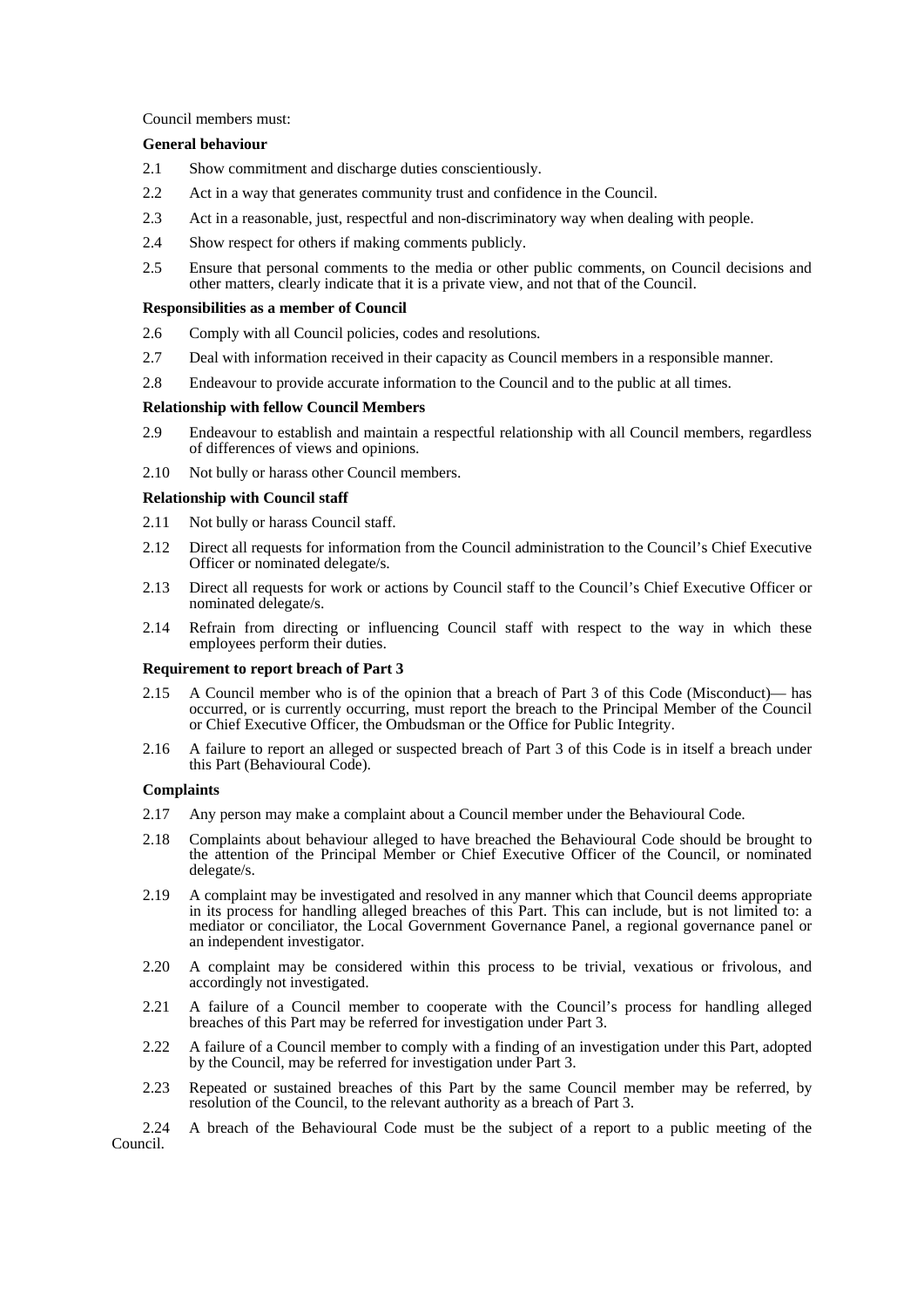### **Findings**

- 2.25 If, following investigation under the Council's complaints handling process, a breach of the Behavioural Code by a Council member is found, the Council may, by resolution:
	- 2.25.1 Take no action;
	- 2.25.2 Pass a censure motion in respect of the Council member;
	- 2.25.3 Request a public apology, whether written or verbal;
	- 2.25.4 Request the Council member to attend training on the specific topic found to have been breached;
	- 2.25.5 Resolve to remove or suspend the Council member from a position within the Council (not including the member's elected position on Council);
	- 2.25.6 Request the member to repay monies to the Council.

#### **PART 3—MISCONDUCT**

### **3. Misconduct**

 Failure by a Council member to comply with this Part constitutes misconduct. The provisions within this Part may refer to statutory matters under the Local Government Act 1999. Any breach of these provisions will be investigated under that legislation.

 Any person may report an alleged breach of this Part to the Council, the Ombudsman, the Electoral Commissioner (for alleged breaches of Code 3.8) or the Office for Public Integrity. Alleged breaches of this Part made to a Council or to the Office for Public Integrity may be referred to the Ombudsman for investigation under Section 263 of the Local Government Act 1999, by the Council's Chief Executive Officer or by the Independent Commissioner Against Corruption, where he or she so determines.

 A report from the Ombudsman that finds a Council member has breached this Part (Misconduct) of the Code of Conduct must be provided to a public meeting of the Council. The Council must pass resolutions, that give effect to any recommendations received from the Ombudsman, within two ordinary meetings of the Council following the receipt of these recommendations.

 An investigation under Part 3 of this Code does not preclude an investigation being launched as a potential breach of the criminal matters listed in the Appendix to this document.

#### **Member duties**

Council members must:

3.1 Act honestly at all times in the performance and discharge of their official functions and duties;

 3.2 Perform and discharge their official functions and duties with reasonable care and diligence at all times;

- 3.3 Not release or divulge information that the Council has ordered be kept confidential, or that the Council member should reasonably know is information that is confidential, including information that is considered by Council in confidence;
- 3.4 Not exercise or perform, or purport to exercise or perform, a power, duty or function that he or she is not authorised to exercise or perform;
- 3.5 Not attempt to improperly direct a member of Council staff to act in their capacity as a Local Government employee for an unauthorised purpose;
- 3.6 Ensure that relationships with external parties cannot amount to interference by improper influence, affecting judgement, decisions and/or actions.

#### **Gifts and benefits**

- 3.7 Council members must not:
	- 3.7.1 Seek gifts or benefits of any kind;
	- 3.7.2 Accept any gift or benefit that may create a sense of obligation on their part or may be perceived to be intended or likely to influence them in carrying out their public duty;
	- 3.7.3 Accept any gift or benefit from any person who is in, or who seeks to be in, any contractual relationship with the Council.
- 3.8 Notwithstanding Code 3.7, Council members may accept campaign donations as provided for in the Local Government (Elections) Act 1999.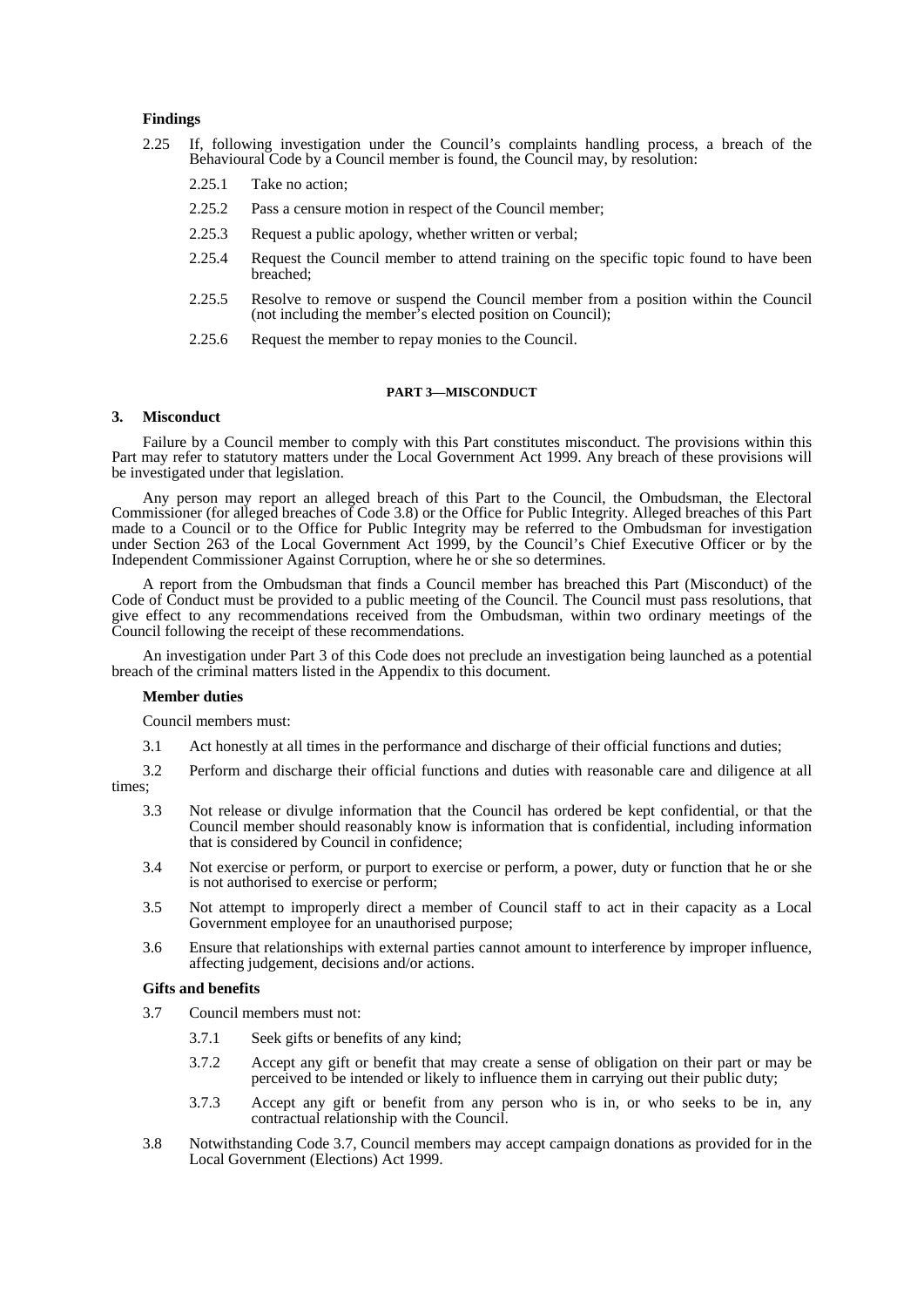- 3.9 Notwithstanding Code 3.7.3, Council members may accept hospitality provided in the context of performing their duties, including:
	- 3.9.1 Free or subsidised meals, beverages or refreshments of reasonable value provided in conjunction with:
		- 3.9.1.2 Council work related events such as training, education sessions workshops and conferences;
		- 3.9.1.3 Council functions or events;
		- 3.9.1.4 Social functions organised by groups such as Council committees and community organisations.
	- 3.9.2 Invitations to, and attendance at, local social, cultural or sporting events.
- 3.10 Where Council members receive a gift or benefit of more than a value published in the *Government Gazette* by the Minister from time to time, details of each gift or benefit must be recorded within a gifts and benefits register maintained and updated quarterly by the Council's Chief Executive Officer. This register must be made available for inspection at the principal office of the Council and on the Council website.

### **Register of Interests**

 3.11 Council members must lodge with the Council a complete and accurate primary return of their interests, and subsequent ordinary returns, as required by legislation.

#### **Campaign donation returns**

 3.12 Council members must ensure that following each election an accurate campaign donation return is provided to the Chief Executive Officer of the Council as required by legislation.

#### **Conflict of interest**

 3.13 Council members must be committed to making decisions without bias and in the best interests of the whole community and comply with the relevant conflict of interest provisions of the Local Government Act 1999.

#### **Misuse of Council resources**

- 3.14 Council members using Council resources must do so effectively and prudently.
- 3.15 Council members must not use Council resources, including services of Council staff, for private purposes, unless legally or properly authorised to do so, and payments are made where appropriate.
- 3.16 Council members must not use public funds or resources in a manner that is irregular or unauthorised.

#### **Repeated or sustained breaches of Part 2**

- 3.17 At the discretion of the Council to which the member is elected, repeated or sustained inappropriate behaviour, as listed in Part 2, may be escalated to an allegation of misconduct under this Part.
- 3.18 A failure to comply with a finding of inappropriate behaviour (by the Council, independent investigator or Ombudsman) under Part 2 is also grounds for a complaint under this Part.

# **APPENDIX—CRIMINAL MATTERS**

 The matters within this Appendix are matters for which a criminal penalty attaches. As separate legislation operates to cover such conduct, this part does not form part of the Code of Conduct for Council Members.

 Allegations of conduct breaching these matters will be investigated in accordance with the legislation governing that conduct and they are included within this document only in order to provide a complete overview of the standards of conduct and behaviour expected of Council members.

 Alleged breaches of matters outlined in this Appendix should be reported to the Office for Public Integrity in the first instance.

#### *Breaches of the Local Government Act 1999*

#### **Member duties**

 A member of a Council must not, whether within or outside the State, make improper use of information acquired by virtue of his or her position as a member of the Council to gain, directly or indirectly, an advantage for himself or herself or for another person or to cause detriment to the Council (Section 62 (3)).